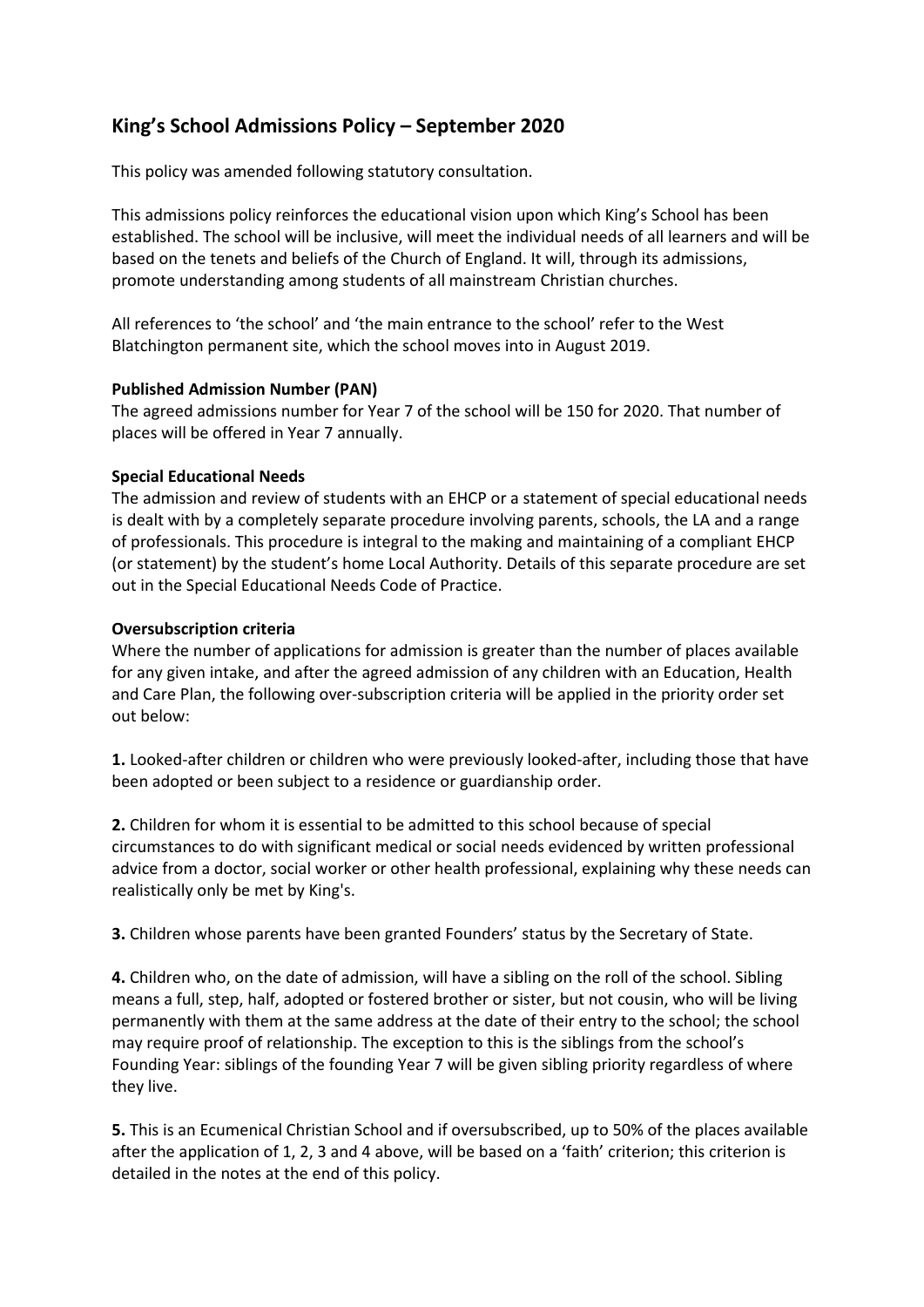If more applications meeting the faith criterion are received than there are places available, then:-

i. 30% of places will be offered in order of distance from the home address of the applicant to the school, distance being measured in a straight line from the middle of the front door of the student's accommodation to the centre of the main entrance of the school; priority being given to those who live closest to the school.

ii. 70% of places will be offered in order of distance from the home address of the applicant to the mid-point of the junction between New Church Road and Richardson Road; (the grid reference of this point being 527665:104983), distance being measured in a straight line from the middle of the front door of the student's accommodation to the point detailed. Priority will be given to those who live closest to the node.

iii. For applicants from the same block of flats, or who live the same distance from the school, random selection by the drawing of lots will be used as a final tie-breaker.



# **6. Other or non-faith places (referred to as 'open' places)**

If fewer than the designated number places are taken up by those satisfying the faith criterion, then these remaining places will be added to those offered to 'non-faith' applicants. The places remaining after the 'faith' places have been allocated will be offered to any other applicants. If there are more applicants than there are places available in this category then:-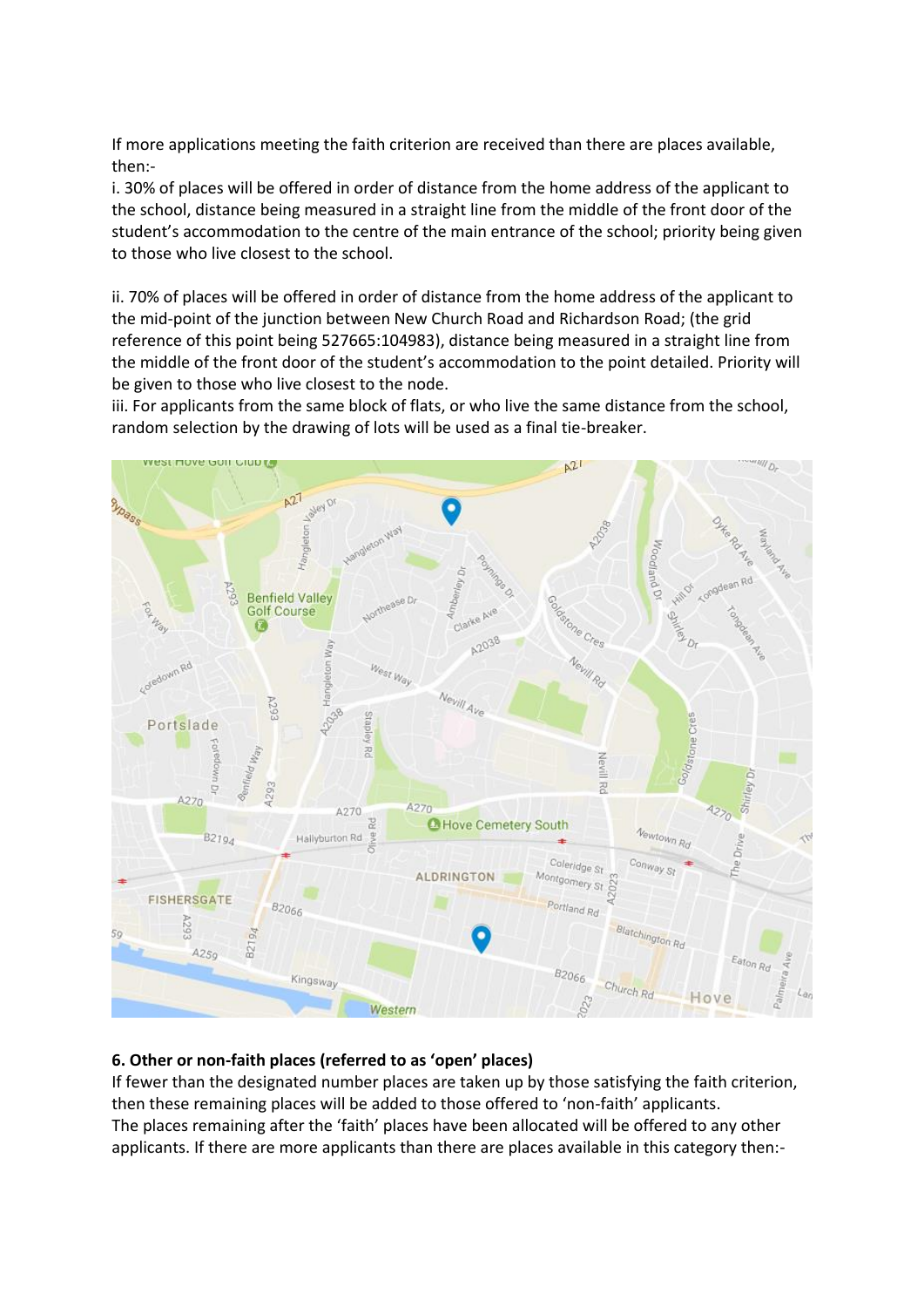i. 30% of places will be offered in order of distance from the home address of the applicant to the school, distance being measured in a straight line from the middle of the front door of the student's accommodation to the centre of the main entrance of the school; priority being given to those who live closest to the school.

ii. 70% of places will be offered in order of distance from the home address of the applicant to the mid-point of the junction between Richardson Road and New Church Road; (the grid reference of this point being 527665:104983) distance being measured in a straight line from the middle of the front door of the student's accommodation to the point detailed. Priority will be given to those who live closest to the node.

iii. For applicants from the same block of flats, or who live the same distance from the school, random selection by the drawing of lots will be used as a final tie-breaker.

#### **'Tied' applications**

If two or more applications cannot be separated by the criteria set out above then the place or places will be decided by the drawing of lots carried out by someone independent of the school.

#### **Notes**

#### **Operation of waiting lists**

Where in any year, the school receives more applications for places than there are places available, a waiting list will operate for at least the first year. This will be maintained by the school and it will be open to any parent to ask for his or her child's name to be placed on the waiting list following an unsuccessful application. A child's position on the waiting list will be determined solely in accordance with the oversubscription criteria set (as applicable). Where places become vacant they will be allocated to children on the waiting list in accordance with the oversubscription criteria.

The parents of students on the waiting list will be contacted twice a year to ensure that they wish to remain on the waiting list.

#### **Home Address**

The home address is where the child spends the majority of time and is living with the person who has parental responsibility and is the parent as defined in Section 576 of the Education Act 1996 (we may require documentary evidence). If a child regularly lives at more than one address, the Governing Body will have to reach a conclusion about which should be counted as the main address when allocating places. This will normally be the address where the child is registered with a doctor.

#### **Faith Criterion**

Regular attendance is defined as fortnightly attendance at a Church, which is a member of Churches Together in Britain and Ireland or a member of the Evangelical Alliance, for at least two years at the closing date for submission of a supplementary application form, which is midday on 30th November 2019. A Minister, Priest or Church Leader will need to sign the supplementary information form, confirming the attendance and the form must be submitted to the school before this date. A supplementary information form is available for applications under this criterion.